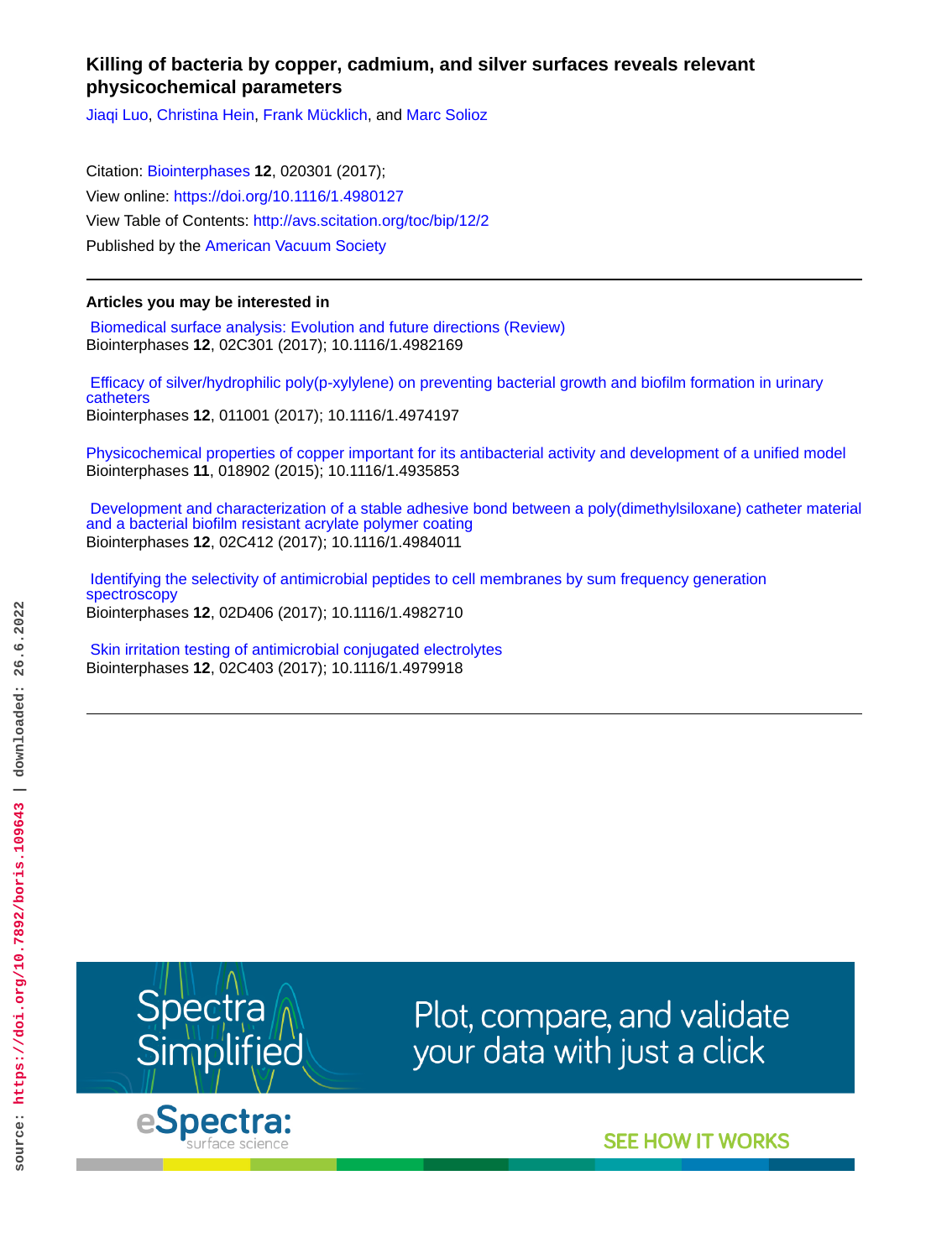

# [Killing of bacteria by copper, cadmium, and silver surfaces reveals relevant](http://dx.doi.org/10.1116/1.4980127) [physicochemical parameters](http://dx.doi.org/10.1116/1.4980127)

Jiaqi Luo

Functional Materials, Saarland University, Saarbrücken 66123, Germany

Christina Hein

Institute of Inorganic Solid State Chemistry, Saarland University, Saarbrücken 66123, Germany

Frank Mücklich

Functional Materials, Saarland University, Saarbrücken 66123, Germany

Marc Solioz<sup>a)</sup>

Department of Clinical Research, University of Bern, Bern 3008, Switzerland

(Received 8 February 2017; accepted 3 April 2017; published 13 April 2017)

The killing of bacteria on metallic copper surfaces in minutes to hours is referred to as contact killing. Why copper possesses such strong antimicrobial activity has remained enigmatic. Based on the physicochemical properties of metals, it was recently predicted that cadmium should also be active in contact killing [Hans *et al.*, Biointerphases 11, 018902 (2010)]. Here, the authors show that cadmium is indeed antimicrobial. It kills three logs of bacteria in 9 h, compared to copper which kills eight logs of bacteria. Metallic silver kills less than one log of bacteria in 9 h. These findings support the novel concept whereby oxide formation, metal ion dissolution, and a Pearson soft character are the key factors for a metal to be antibacterial. Based on these parameters, copper and cadmium are expected to be the two most antibacterial metals.  $\odot$  2017 American Vacuum Society. [\[http://dx.doi.org/10.1116/1.4980127](http://dx.doi.org/10.1116/1.4980127)]

# I. INTRODUCTION

Bacteria are rapidly killed on surfaces of copper or copper alloys containing at least  $60\%$  copper.<sup>[1](#page-5-0)</sup> This process, also called "contact killing," is now well established and has explicitly been shown for many species of bacteria, yeasts, and viruses.<sup>[2](#page-5-0)</sup> Because of their antimicrobial properties, copper and copper alloys lend themselves to the creation of self-sanitizing surfaces. This has received great interest in the light of increasing nosocomial infections in Western hospitals. In a number of hospital trials, wards and intensive care units were fitted with copper alloy table tops, bedrails, door handles, light switches, bathroom fixtures, or copperimpregnated linens and surfaces, in an effort to curb nosocomial infections. $3-5$  The available data show a substantially reduced bacterial burden on critical surfaces and a reduced nosocomial infection rate in "copperized" hospital wards.<sup>[6,7](#page-6-0)</sup> However, further data are needed to rigorously demonstrate that the use of copper leads to a lasting reduction of nosocomial infections.

The killing of bacteria by copper is not only of interest from a practical point of view but also raises two questions of fundamental interest: first, how are bacteria killed in contact killing, and second, what are the special properties of copper that make it antimicrobial? Substantial work has been performed to address the first question, and a concept of the killing mechanism has emerged. One key element involved in contact killing is the release of copper ions from the metal surface. These cause severe damage to the bacterial envelope, accompanied by the loss of membrane

potential and cytoplasmic solutes, massive influx of copper ions into the cell interior, oxidative damage to cell constituents, and DNA degradation. $8-10$  The importance and the order of the different processes leading to cell death may depend on the type of microorganism. $^{11}$  $^{11}$  $^{11}$  Bacteria–metal contacts also appear to be important for contact killing, but the mechanistic aspect of the process remains unexplained.<sup>[12](#page-6-0)</sup>

All bacteria possess multiple systems to deal with toxic metal ions. Some of these are nonspecific, like cytoplasmic glutathione and metallothioneins, which bind a range of heavy metals. Others are specific for copper and are part of the copper homeostatic mechanism present in all bacteria, a key element of which is the copper ATPase that expels excess copper from the cytoplasm.<sup>[13](#page-6-0)</sup> In addition, plasmidencoded systems can provide tolerance to heavy metal ions by encoding heavy metal ion pumps or binding proteins.<sup>[14,15](#page-6-0)</sup> However, bacterial resistance and homeostasis mechanisms only have a marginal effect on contact killing. Over nine logs of Escherichia coli bearing the plasmid-borne pco copper resistance system were killed on copper in 10 min, compared to 8 min for the wild-type.<sup>8</sup> Similarly, seven logs of copper tolerant Salmonella were killed in 15 min, compared to 10 min for the wild-type.<sup>[16](#page-6-0)</sup> As expected, bacterial knockout mutants in copper resistance genes become more susceptible to contact killing by copper, but again the effect is maximally twofold. $9,10$  Through these and other findings, it has also become clear that there are fundamental differences between bacterial heavy metal ion toxicities in culture and in a contact killing setting.

The second question regarding contact killing by copper a)Electronic mail: [marc@solioz-scientific.ch](mailto:marc@solioz-scientific.ch) has remained enigmatic: what are the special properties of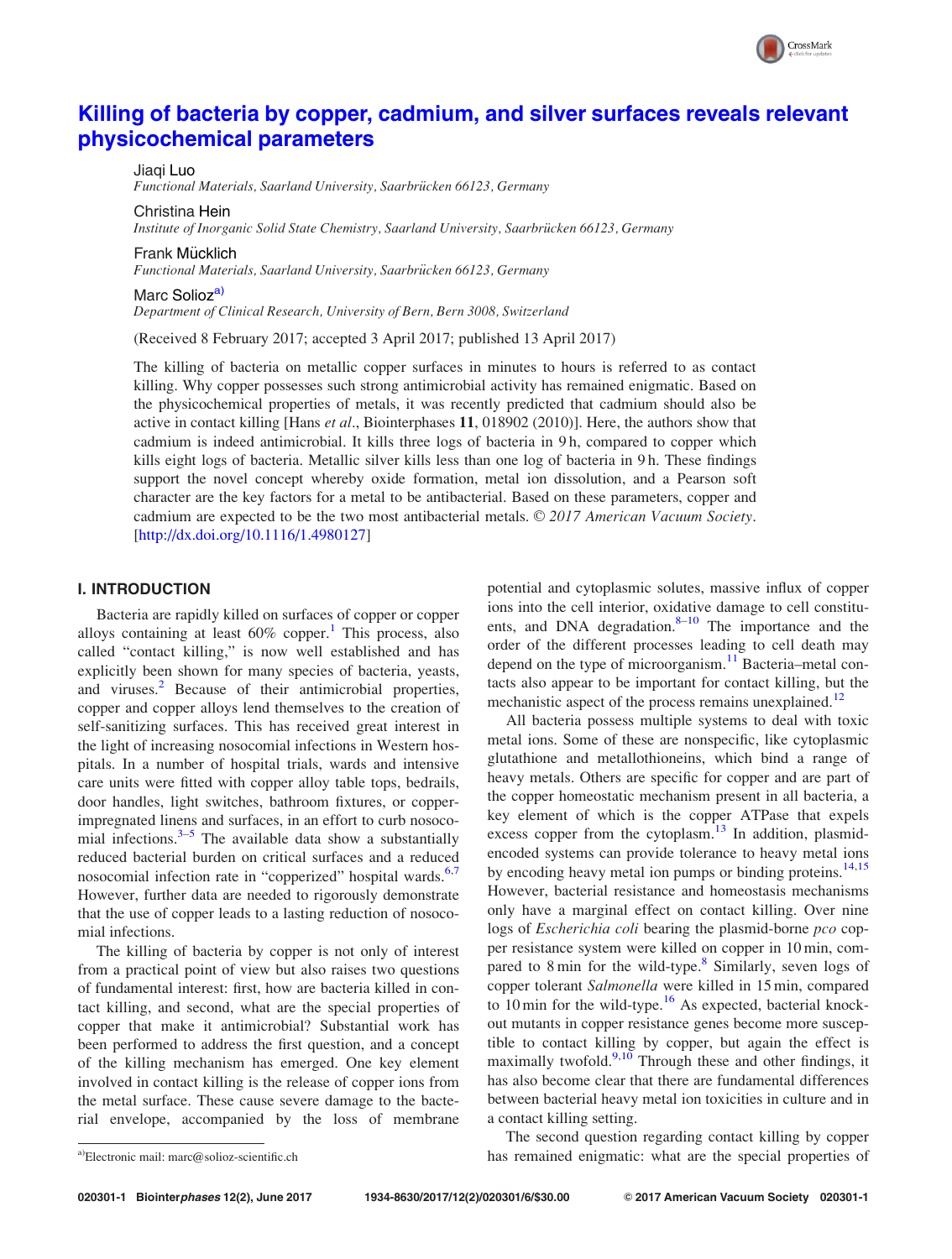<span id="page-2-0"></span>copper that make this metal so antimicrobial and sets it apart from other metals? Hans *et al.* recently addressed this question in a meta-analysis comparing the physico-chemical properties of copper and copper oxides with those of other metals and their oxides.<sup>[17](#page-6-0)</sup> They proposed that the key properties required for efficient contact killing are (1) the oxidation of the metal under ambient conditions (e.g., in air of moderate humidity), (2) high solubility of the ensuing metal oxides, and (3) a soft ionic character by the hard-soft acidbase (HSAB) Pearson concept (high thiophilicity) of the dissolved metal ions. $43$  Conditions (1) and (2) lead to a high rate of ion release from the solid metal surface, while condition (3) is associated with the toxicity of metal ions to bacteria.[18](#page-6-0) This concept led to the prediction that cadmium should also be effective in contact killing of bacteria, while metallic silver should be rather inert. We here show that these predictions are met: cadmium exhibits contact killing of E. coli at about one-third of the rate of copper, while silver is essentially inactive in the process. For the sake of direct comparison, contact killing by copper was also measured under the conditions used here.

The fact that cadmium ions are toxic to bacteria has been known for a long time. Glutathione and metallothioneins which protect cells from copper toxicity also provide protection against cadmium toxicity at low exposure levels. $^{13}$  $^{13}$  $^{13}$ Plasmid-borne Cd resistance systems can provide additional protection against cadmium toxicity. Molecular characterization of such Cd resistance systems in fact led to the identification of the first heavy metal ATPase. It is a P1B-type ATPase like the copper ATPases and can expel cadmium ions across the membrane.<sup>[19](#page-6-0)</sup> Cadmium ions are also toxic and carcinogenic to humans. $20,21$  Today, government regulations in western countries severely limit the use of cadmium, and it has disappeared from most common consumer products like paints or plastics. $^{22}$  $^{22}$  $^{22}$  However, Cd it is still used in batteries, electroplating in the aviation industry, and other specialty applications. In the light of its toxicity, Cd cannot be employed as antibacterial metal or in antibacterial coatings which come into contact with humans. But cadmium may serve as an alternative experimental model system to gain insight into contact killing mechanisms.

# II. MATERIALS AND METHODS

## A. Bacterial strains and growth conditions

E. coli K12 was grown aerobically overnight in 5 mlcultures of Luria-Bertani (LB) medium at 37 °C. The stationary cells were collected by centrifugation for 15 min at  $5000 \times g$ , resuspended in 5 ml of 0.1M Na-4-(2-hydroxyethyl)-1 piperazineethanesulfonic acid (HEPES) pH 7, and centrifuged as before. Washing of the cells with HEPES buffer was repeated, and the cells were finally suspended in 5 ml of 0.1 M Na-HEPES  $pH$  7. The cells were kept on ice and immediately used for contact killing experiments. The cell concentration of these suspensions was calculated from the time 0 measurement on stainless steel. Cell concentrations remained constant within a few percent from experiment to experiment.

### B. Preparation of coupons

Rolled metal sheets of 99.99% copper, 99.99% silver, 99.9% cadmium, and stainless steel AISI 304: X5CrNi18-10 were obtained from Wieland-Werke, Ulm, Germany. Coupons of stainless steel, silver, and copper of  $1 \times 2$  cm were ground with silicon carbide abrasive paper of grid number P600 followed by cleaning in an ultrasonic bath with ethanol and air drying. A  $600 \text{ cm}^2$  sheet of cadmium was cleaned manually with a Scotch pad and deionized water followed by washing with ethanol and air drying. The coupons and the cadmium sheet were used immediately after cleaning.

## C. Measurement of contact killing

To assess contact killing, a wet plating technique was used, essentially as previously described.<sup>9</sup> Briefly, 20  $\mu$ l of washed, resuspended cells were applied to coupons, forming a flat drop. Coupons with cells were incubated for 0–9 h in a watersaturated atmosphere at room temperature, which prevented any loss of volume in the drops. At the required time, the samples on the coupons were mixed by repeated pipetting to resuspend settled bacteria. A sample of  $10 \mu l$  was then withdrawn and serially diluted in 0.9% NaCl followed by spreading on LB agar plates. After growth for  $24 h$  at  $37 °C$ , the colony forming units (cfu) were counted, and cell numbers were calculated relative to the originally applied 20  $\mu$ l-samples.

#### D. Copper, cadmium, and silver determinations

For ion release measurements, the preparation of cells and coupons, incubation, and sample collection were identical to those used to measure killing, except that  $10 \mu l$  of final samples withdrawn from the coupons were not used for cfu measurements but were diluted 300-fold with  $1\%$  HNO<sub>3</sub>. Samples for cadmium measurements were diluted by an additional 100-fold with  $1\%$  HNO<sub>3</sub> to maintain the concentration in the valid calibration range of the measurement. Metal ion concentrations were determined on these samples by inductively coupled plasma mass spectrometry (ICP-MS, Agilent 7500cx). Before the measurement,  $1 \mu l$  of  $10 \text{ mg/l}$  scandium and cesium internal standard solutions were added per 1 ml of sample. Calibration was performed with standards of 0.1, 0.5, 2.5, 10, 50, 250, and 1000 mg/l of the respective element.

# III. RESULTS AND DISCUSSION

#### A. Contact killing by copper

The antimicrobial properties of metallic copper are now well established and have been documented in numerous reports.[2](#page-5-0) Widely different killing rates for bacteria on copper have been reported, ranging from seconds to hours. This variability is mainly due to wet versus dry plating methods and the buffers or media in which the bacteria were applied to copper and, to a minor extent, due to different surface roughness of the coupons and the bacterial strains investi-gated.<sup>[9,23–25](#page-6-0)</sup> The frequently used phosphate-buffered saline contains a high chloride ion concentration which stabilizes Cu(I), which is considerably more toxic to bacteria than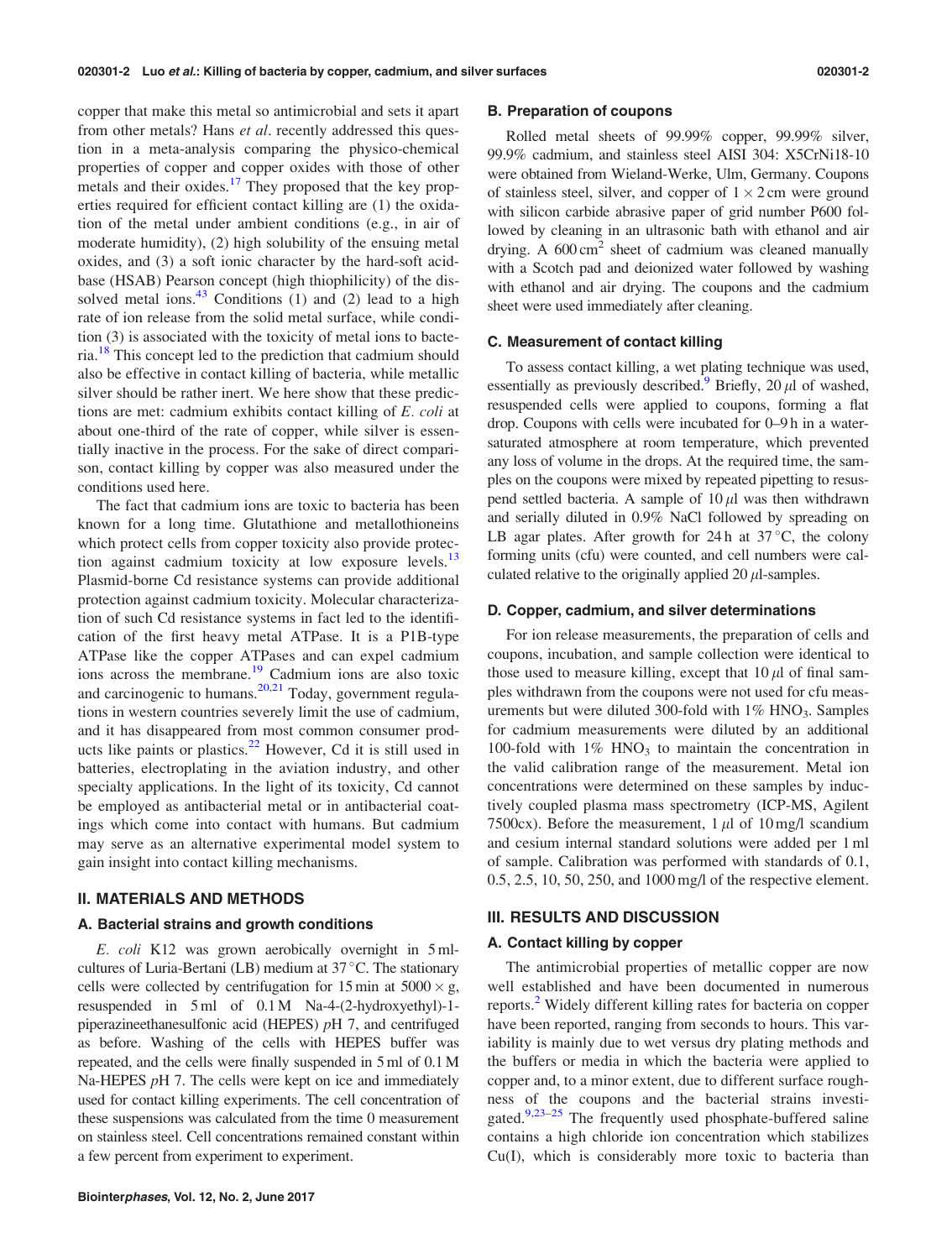<span id="page-3-0"></span> $Cu(II).^{26}$  $Cu(II).^{26}$  $Cu(II).^{26}$  Tris buffer on the other hand strongly complexes  $Cu(II)$  and promotes its dissolution.<sup>[27](#page-6-0)</sup> Applying cells to copper coupons directly in spent culture media also enhances the dissolution of copper due to the low pH of such media. For example, seven logs of wild-type Enterococcus hirae were killed in 12 min in Tris-Cl buffer, in 90 min in growth media, and in 6h in water; in contrast, only about two logs were killed in 6 h in phosphate buffer.<sup>9,23-25</sup> On the other hand, differences in killing rates due to different bacterial strains are comparatively smaller:  $>10^7$  cfu of five different bacterial biothreat agents were all killed in 0.5–5 min on copper in dry plating experiments.<sup>[28](#page-6-0)</sup> Similarly,  $>10^7$  cfu of five clinical isolates of methicillin-resistant bacteria were killed in  $60-270$  min, and in another study,  $>99\%$  of ten clinical isolates were all killed in 2 h in wet plating on cop-per.<sup>[29,30](#page-6-0)</sup> We here chose E. coli as the model organism because it has been used in many fundamental studies on contact killing. We also use neutral Na-HEPES buffer, which exhibits the least interference with the copper sys-tem.<sup>[31](#page-6-0)</sup> However, this buffer system led to lower contact killing rates than those reported by us and others conducted under different conditions.

Published contact killing experiments have been conducted with a variety of bacterial strains and with varying cell preparations, buffers, and sample applications. We thus measured contact killing by copper, cadmium, and silver under identical conditions to allow direct comparison. Figure 1(a) shows the contact killing efficiency for copper coupons. Stainless steel was used as a reference, which does not show any significant reduction in cell survival in 9 h. Among the metals tested, the highest killing rate was observed for copper, which was included as a positive control. The starting number of  $6.8 \times 10^{7}$  living cells declines essentially exponentially over the incubation time  $(R^2 = 0.98)$ , resulting in no detectable live bacteria after 9 h. Contact killing is accompanied by the release of copper ions into the aqueous phase, as previously observed. Copper ion release is essentially linear over time  $(R^2 = 0.98)$ , and copper accumulates in the aqueous phase at a rate of 0.13 mM/h to a final concentration of  $1.26 \text{ mM after } 9 \text{ h [Fig. 1(b)].}$ 

To understand the potential of copper in killing bacteria, the Pourbaix diagram is instructive [Fig.  $1(c)$ ]. It shows that under biosphere conditions [dotted parallelogram in Fig. 1(c): air, humidity, and organic substances], copper exists as metallic copper,  $Cu^{2+}$ ,  $Cu_2O$ , and CuO. The thermodynamic view of these equilibrium states has to be supplemented by kinetic considerations. Presumably, ionic copper arises from the dissolution of  $Cu<sub>2</sub>O$  and CuO. We previously showed that under wet plating conditions, there is a fairly even growth of CuO, while essentially no  $Cu<sub>2</sub>O$  is detected after 5 h of incubation.<sup>[32](#page-6-0)</sup> On the other hand, when copper oxidizes in air (tarnishing),  $Cu<sub>2</sub>O$  is primarily formed. As shown previously, there is a correlation between oxide solubility (cf. Table [I\)](#page-4-0), copper ion release, and contact killing efficiency:  $Cu<sub>2</sub>O$  is more active in contact killing than CuO and has a higher copper ion release rate, presumably due to the higher solubility of  $Cu<sub>2</sub>O$  compared to



FIG. 1. Contact killing of E. coli on stainless steel and copper. (a) Cells suspended in Na-HEPES buffer were incubated on either stainless steel (O) or copper coupons  $(\triangle)$  at room temperature. At the times indicated, samples were withdrawn and survival was determined as detailed in Sec. [II.](#page-2-0) (b) Copper coupons were incubated with cell suspensions as in (a). At the times indicated, samples were withdrawn and diluted with  $1\%$  (w/v) nitric acid, and the metal content was assessed by ICP-MS as described in Sec. [II](#page-2-0). The error bars in (a) and (b) indicate the standard deviations of three independent experiments. (c) Pourbaix diagram of copper, showing the speciation as a function of the reduction potential,  $E_h$ , and the  $pH$ . The dotted parallelogram delineates conditions encountered in the biosphere. The upper and lower diagonal dashed lines correspond to the reduction potentials of water saturated with oxygen and hydrogen, respectively, at 10 kPa. The diagram is based on published data (Ref. [40](#page-6-0)).

CuO.<sup>[32](#page-6-0)</sup> The high solubility of Cu<sub>2</sub>O explains why tarnished copper retains its antimicrobial properties.

# B. Contact killing by cadmium

On the basis of the theoretical considerations outlined above, cadmium surfaces should also be effective in contact killing, as Cd oxidizes under ambient conditions and the oxide is very soluble, and cadmium ions are soft (thiophilic) and thus toxic to bacteria.<sup>[17,18,33](#page-6-0)</sup> Figure [2\(a\)](#page-4-0) shows that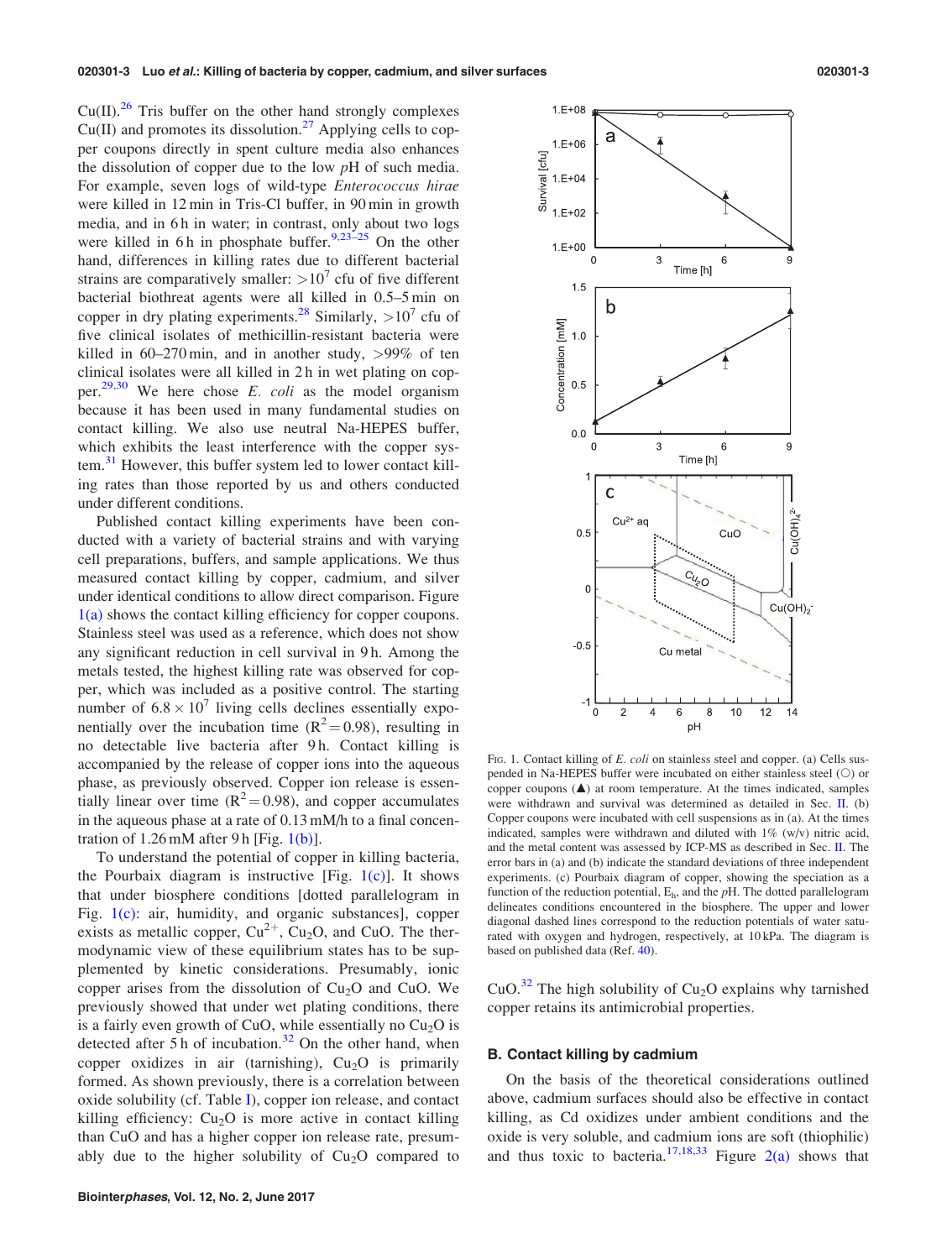<span id="page-4-0"></span>TABLE I. Properties of selected metals ordered by oxide solubility.

| Element/ion      | Hard-soft property<br>HSAB <sup>a</sup> | Oxide solubility<br>$pK_{S[MeO/Me(OH)]}$ |
|------------------|-----------------------------------------|------------------------------------------|
| Ag(I)            | S                                       | $-7.7$                                   |
| Cu(I)            | S                                       | $-9.0$                                   |
| Cd(II)           | S                                       | $-13.6$                                  |
| Co(II)           | $\mathbf{i}$                            | $-14.2$                                  |
| Ni(II)           | i                                       | $-14.7$                                  |
| Fe(II)           | i                                       | $-15.1$                                  |
| Pb(II)           | i                                       | $-15.2$                                  |
| Zn(II)           | i                                       | $-16.4$                                  |
| Cu(II)           | i                                       | $-23.5$                                  |
| Hg(II)           | S                                       | $-25.4$                                  |
| Sn(II)           | h                                       | $-26.2$                                  |
| $\text{Al(III)}$ | h                                       | $-32.9$                                  |
| Fe(III)          | h                                       | $-37.4$                                  |

<sup>a</sup>HSAB, Hard-soft acid-base character according to Pearson: h, hard; i, inter-mediate; s, soft (Ref. [43\)](#page-6-0).

 $pK_S$ -values of the metal oxide or metal hydroxide equilibria ( $pK_{S(MeO)}$  $_{Me(OH)1})$  (Ref. [44](#page-6-0)).

contact killing on cadmium proceeds exponentially, as is apparent for copper, but at about one third of the rate observed for copper. Bacterial survival on cadmium is reduced by three logs over 9h, compared to nearly eight logs/9 h on copper. However, the accumulation of cadmium in the aqueous phase is much more rapid than that of copper, proceeding at a rate of 9 mM/h in the first 3 h, and gradually slowing down to  $2 \text{ mM/h}$  at  $9 \text{ h}$  [Fig.  $2(b)$ ].

From the Pourbaix diagram for cadmium, it is apparent that metallic cadmium is not a stable metal under biosphere conditions [Fig. 2(c)]. In the presence of water,  $Cd^{2+}$  and  $Cd(OH)_2$  are the prevailing forms of cadmium.  $Cd(OH)_2$  has a solubility similar to CdO (cf. Table I), which is lower than that of Cu<sub>2</sub>O or Ag<sub>2</sub>O, but higher than that of CuO.<sup>[34](#page-6-0)</sup> This does not explain the high dissolution of cadmium observed in the present experiment, but the solubility of CdO and  $Cd(OH)_2$  is strongly affected by other ions in the system, and we suspect that the Na-HEPES buffer used in the present experiments augments cadmium solubility. Be it as it may, the observed contact killing by cadmium is in line with the expectations for a metal that oxidizes in the ambient and has a relatively high oxide (hydroxide) solubility and a soft HSAB character.

#### C. Contact killing by silver

Silver was included in this study because of its widespread use as an antimicrobial material. However, metallic silver which is not oxidized was shown already in 1937 to be devoid of antibacterial activity.<sup>35</sup> This was subsequently confirmed in various other studies, most recently by Rebelo et  $al$ .<sup>[36](#page-6-0)</sup> In agreement with these findings, we found that silver does not exhibit detectable contact killing over 6 h and only marginal killing (less than 1 log) in 9h [Fig.  $3(a)$ ]. Also, there is very little silver ion release into the aqueous phase, which proceeds linearly over time  $(R^2 = 0.996)$  at a rate of



FIG. 2. Contact killing of E. coli on stainless steel and cadmium. (a) Cells suspended in Na-HEPES buffer were incubated on either stainless steel  $(O)$ or cadmium coupons  $(\Delta)$  at room temperature. At the times indicated, samples were withdrawn, and survival was determined as detailed in Sec. [II](#page-2-0). (b) Cadmium coupons were incubated with cell suspensions as in (a). At the times indicated, samples were withdrawn, diluted with 1 wt. % nitric acid, and the metal content was assessed by ICP-MS as described in Sec. [II](#page-2-0). The error bars in (a) and (b) indicate the standard deviations of three independent experiments; note that some error bars are too small to be visible. (c) Pourbaix diagram of cadmium. See the legend of Fig. [1\(c\)](#page-3-0) for details. The diagram is based on published data (Ref. [41\)](#page-6-0).

only 0.002 mM/h [Fig. [3\(b\)\]](#page-5-0). However, this still results in the release of 20  $\mu$ M silver ions over 9 h. Why this does not cause significant killing may have several reasons. First, in the present experiments, the bacteria are nongrowing and may thus be less susceptible to toxic metal ions than growing cells. Second, even in culture, the inhibitory concentration of  $Ag<sup>+</sup>$  can vary widely, depending on the experimental conditions. Xu and Imlay showed that the concentration of  $Ag<sup>+</sup>$ required to inhibit the growth of  $E$ . *coli* (which is not equivalent to cell death) ranges from 0.1 to 20  $\mu$ M, depending on the experimental conditions.<sup>[18](#page-6-0)</sup> Clearly, inhibition of growth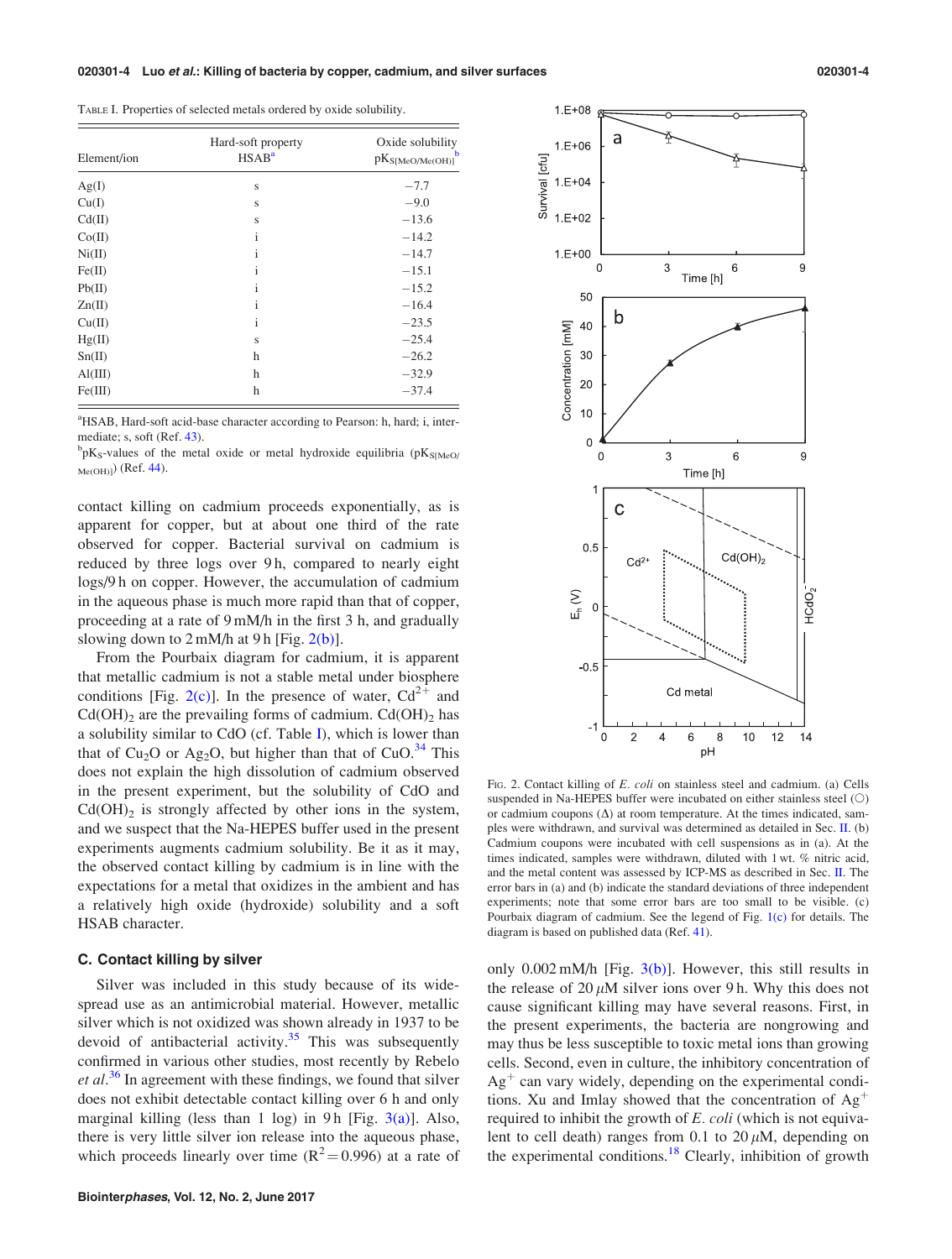<span id="page-5-0"></span>

FIG. 3. Contact killing of E. coli on stainless steel and silver. (a) Cells suspended in Na-HEPES buffer were incubated on either stainless steel (O) or silver coupons  $($ <sup> $\bullet$ </sup>) at room temperature. At the times indicated, samples were withdrawn, and survival was determined as detailed in Sec. [II.](#page-2-0) (b) Silver coupons were incubated with cell suspensions as in (a). At the times indicated, samples were withdrawn and diluted with 1 wt. % nitric acid, and the metal content was assessed by ICP-MS as described in Sec. [II](#page-2-0). The error bars in (a) and (b) indicate the standard deviations of three independent experiments. (c) Pourbaix diagram of silver. See the legend of Fig.  $1(a)$  for details. The diagram is based on published data (Ref. [42\)](#page-6-0).

and the killing of nongrowing cells by heavy metal ions are different processes, but we are not aware of an investigation of the toxicity of  $Ag<sup>+</sup>$  to nongrowing bacteria.

The relative lack of contact killing by silver can be well explained by its physico chemical parameters and the Pourbaix diagram. Silver is essentially stable as a metal under biosphere conditions; oxides and  $Ag<sup>+</sup>$  ions only form at acidic pH and the most oxidizing biosphere conditions [Fig.  $3(c)$ ]. The numerous applications involving silver as an antimicrobial make use of silver ions or silver oxide, usually in the form of silver oxide nanoparticles.<sup>[37](#page-6-0)</sup>

Kawakami et al. tested the antimicrobial activity of all the metals listed in Table [I,](#page-4-0) except iron, cadmium, and mer-cury.<sup>[38](#page-6-0)</sup> They found copper and silver to be the most efficient



FIG. 4. Schematic of the key factors required for the antibacterial activity of a metal.

antimicrobial metals. However, it must be stressed that they used the Japanese testing protocol JIS Z2801. By this method, stationary bacteria in growth media are exposed to the surface to be tested for 24 h at  $35^{\circ}$ C, conditions which favor oxidation and/or ion release. The JIS protocol is generally used for materials with an intrinsically low antibacterial activity, such as silver-doped plastics. When silver-doped refrigerator linings were tested by the JIS protocol, they killed one log of bacteria in 24 h at  $35^{\circ}$ C but had no detectable antibacterial activity in 24 h at  $5^{\circ}C.^{39}$  Clearly, data obtained by the JIS protocol cannot be compared to the results of the wet plating technique used here and by others.

## IV. CONCLUSIONS

This work supports the following requirements for contact killing, outlined in Fig. 4:

- (1) Oxidation (corrosion) of the meal under ambient conditions, e.g., in air of moderate humidity.
- (2) Release of substantial amounts of metal ions into the aqueous phase.
- (3) Bactericidal activity of the metal ions due to their soft HSAB character/high thiophilicity.
- (4) Based on (1)–(3), copper and cadmium are expected to be the two most antibacterial metals.
- (5) These findings support the previous hypothesis of the physico-chemical parameters important for contact killing. $17$

# ACKNOWLEDGMENTS

The authors thank Michael Hans for critical reading of this manuscript. J.L. was supported by the Erasmus Mundus Joint European Doctoral Programme in Advanced Materials Science and Engineering (DocMASE) and the Deutsch-Französische PhD-Track-Programme (PD02-14).

- <sup>1</sup>J. O. Noyce, H. Michels, and C. W. Keevil, [Appl. Environ. Microbiol.](http://dx.doi.org/10.1128/AEM.02532-05) 72, 4239 (2006).
- <sup>2</sup>G. Grass, C. Rensing, and M. Solioz, [Appl. Environ. Microbiol.](http://dx.doi.org/10.1128/AEM.02766-10) 77, 1541 (2011).
- <sup>3</sup>C. D. Sifri, G. H. Burke, and K. B. Enfield, [Am. J. Infect. Control](http://dx.doi.org/10.1016/j.ajic.2016.07.007) 44, 1565 (2016).
- 4 M. G. Schmidt, B. von Dessauer, C. Benavente, D. Benadof, P. Cifuentes, A.
- Elgueta, C. Duran, and M. S. Navarrete, [Am. J. Infect. Control](http://dx.doi.org/10.1016/j.ajic.2015.09.008) 44, 203 (2016). <sup>5</sup>J. Inkinen, R. Makinen, M. M. Keinanen-Toivola, K. Nordstrom, and M.
- Ahonen, [Lett. Appl. Microbiol.](http://dx.doi.org/10.1111/lam.12680) 64, 19 (2017).